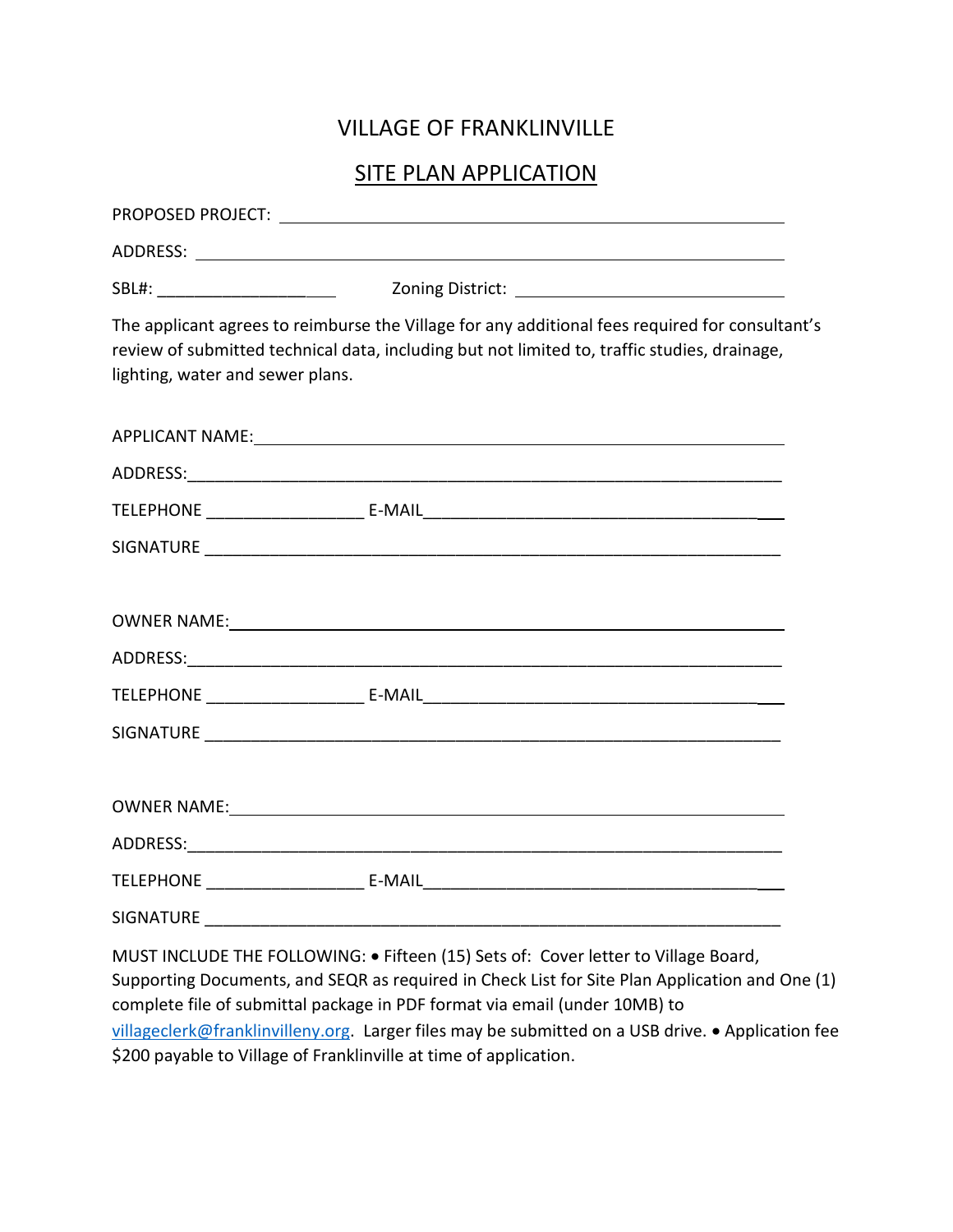## CHECK LIST FOR SITE PLAN APPLICATION

An application for site plan review shall include the Application Form and the following supporting documents, as applicable:

- 1. A licensed professional engineer or registered land surveyor shall prepare all site plan materials unless otherwise approved by the Village Board.
- 2. Description or narrative of all proposed uses and structures, including but not limited to hours of operation, number of employees, maximum seat capacity, and proposed number of off-street vehicle and bicycle parking spaces.
- 3. A site plan drawn at a scale of one inch equals 20 feet or such other scale as the Village Board may deem appropriate, on standard 24 inch by 36 inch sheets, with continuation on 8 ½ inch by 11 inch sheets as necessary for written information.
- 4. A certified land survey showing the boundaries of the applicant's property under consideration in its current state plotted to scale with the north point, scale, and date clearly indicated, or other document deemed acceptable by the reviewing board.
- 5. Plans indicating the following with regard to the property in question, where applicable.
	- a. The location of all properties, their ownership, uses thereon, subdivisions, streets, easements, and adjacent buildings within 300 feet of the property in question.
	- b. The location and use of all existing and proposed structures on the property in question, including all dimensions of height and floor area, exterior entrances, and anticipated future additions and alterations.
	- c. The location of all existing and proposed topography features, including but not limited to, site grading, open spaces, woodlands, watercourses, steep slopes, wetlands, floodplains, and watersheds.
	- d. The location of existing and proposed landscaping, screening, walls, and fences, including information regarding the size and type of plants and building materials proposed.
	- e. The location of existing and proposed public and private streets, off-street parking areas, loading areas, driveways, sidewalks, ramps, curbs, and paths. Such plans shall include considerations for vehicular, pedestrian, and bicycle traffic circulation, parking, and access.
	- f. The location of existing and proposed utility systems including sewage or septic, water supply, telephone, cable, electric, and stormwater drainage.
	- g. Stormwater drainage systems shall include existing and proposed drain lines, culverts, catch basins, headwalls, endwalls, hydrants, manholes, and drainage swales.